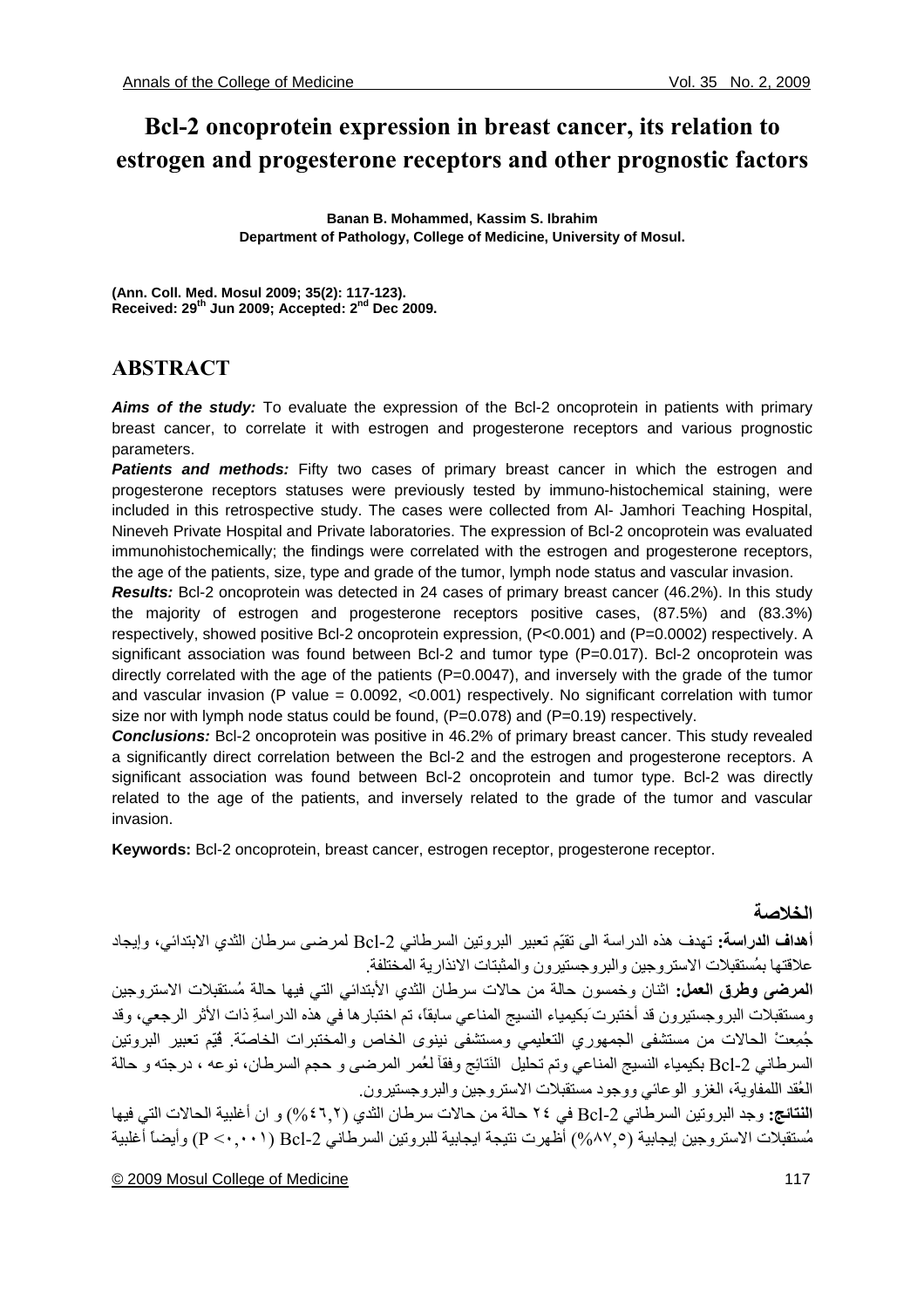الحالات التي كانت فيها مُستقبِلات البروجستيرونِ إيجابيةِ (٣,٨٣ %) كانت ايجابية لتعبير 2-P=٠,٠٠٠٢). وقد وجدت علاقة هامة بين 2-Bcl ونوع السرطان (٠,٠١٧ =P) والبروتين السرطاني 2-Bcl كانت له علاقة مباشرة بعُمر المرضى (١٤٧. , +=P) وعلاقة عكسية بدرجة الورم والغزو الوعائي (٠,٠٩٢ + = P، ٠,٠٠١ على التوالي). لم يتم الحصول على علاقةَ هامّةَ بين -2Bcl وحجم الورم (٠,٠٧٨ =P(. أيضاً لم يظهر البروتين السرطاني -2Bcl علاقةَ هامّةَ مع حالة العُقد اللمفاويةَ (٠,١٩=P(.

**الاستنتاجات:** البروتين السرطاني -2Bcl آَان إيجابي في %٤٦,٢ من حالات سرطان الثدي الأبتدائي. وقد أظهرت هذه الدراسة علاقة مباشرة وهامة بين 2-Bcl ومستقبلات الاستروجين والبروجستيرون كما وجدت علاقة هامة بين نوع السرطان والبروتين السرطاني -2Bcl. البروتين السرطاني -2Bcl آانت له علاقة مباشرة بعُمر المرضى وعلاقة عكسية بدرجة الورم وغزو الأوعية.

cl-2 is an intracellular membrane- $\mathbf{B}$  cl-2 is an intracellular membrane-<br>associated protein of 24-kilodalton  $(1, 2)$ . It has been localized in the nuclear envelope, endoplasmic reticulum, and outer mitochondrial membranes of hematopoietic and lymphoid cells, neurons, many epithelial cells, and endocrine-influenced glandular epithelium such as the thyroid, prostate, endometrium, and breast (1).

 Bcl-2 inhibits apoptosis (antiapoptosis) but, paradoxically, it has antiproliferative effect  $(3,4)$ . Cells overexpressing the Bcl-2 gene product, not only showed a delayed onset of apoptosis but also a rapid arrest in the G1 phase of the cell cycle <sup>(5)</sup>. The over-expression of Bcl-2 in breast cancer has been found to be associated with several favorable prognostic factors such as smaller size, ER and PR positivity, low cell proliferation rate, and low nuclear grade (1,6,7,8). The Bcl-2 oncoprotein has been shown to be expressed in 40%-80% of breast cancers  $(9,10,11)$ , and in ER positive cases it is expressed in 80%-90% (11). It was found that, similar to PR, the Bcl-2 gene itself is ER regulated. Thus, high Bcl-2 may be indicative of an intact ER pathway that is driving tumor growth and should be sensitive to endocrine therapy<sup> $(12)$ </sup>. It was observed that there is a greater benefit of tamoxifen in ER+/Bcl-2+ patients as opposed to ER+/Bcl- $2-$  one  $^{(13)}$ .

# **Patients and methods**

Fifty-two cases of primary breast cancer whose ER and PR statuses had been tested by immuno-histochemical technique were included in this retrospective study. The cases

were collected from Al-Jamhori Teaching Hospital, Nineveh Private Hospital and other Private Laboratories. Sections from paraffin embedded tissues were taken on clean slides and stained with hematoxylin and eosin, then examined under the light microscope. Histological typing was determined according to WHO classification. Histological grading for invasive ductal carcinoma was performed following Nottingham Modification of the Bloom-Richardson system. Other information regarding the age of the patient, size of tumor, vascular invasion, axillary lymph node involvement, and ER and PR statuses were obtained from the medical records.

 The Bcl-2 protein was assessed by immunohistochemical technique. The procedure followed the instruction provided by the manufacturer. The materials for the procedure were obtained from Dakocytomation (Monoclonal Mouse Anti-Human bcl-2 Oncoprotein Clone: 124 Isotype: IgG1, kappa (code N1587), and the Detection system EnVision G|2 System/AP, Rabbit/Mouse (Permanent Red) (code K5355)).

 The Bcl-2 positivity was expressed by reddish staining that was always localized to the cytoplasm of malignant epithelial cells. Positive and negative controls were included in each run. Sections from normal tonsillar tissue specimens were used as positive controls and the same tissue was used as negative control but with use of universal negative control instead of primary antibody. Normal ductal epithelial cells of the breast and infiltrating lymphocytes, which always expressed Bcl-2, were used as the internal positive control. Both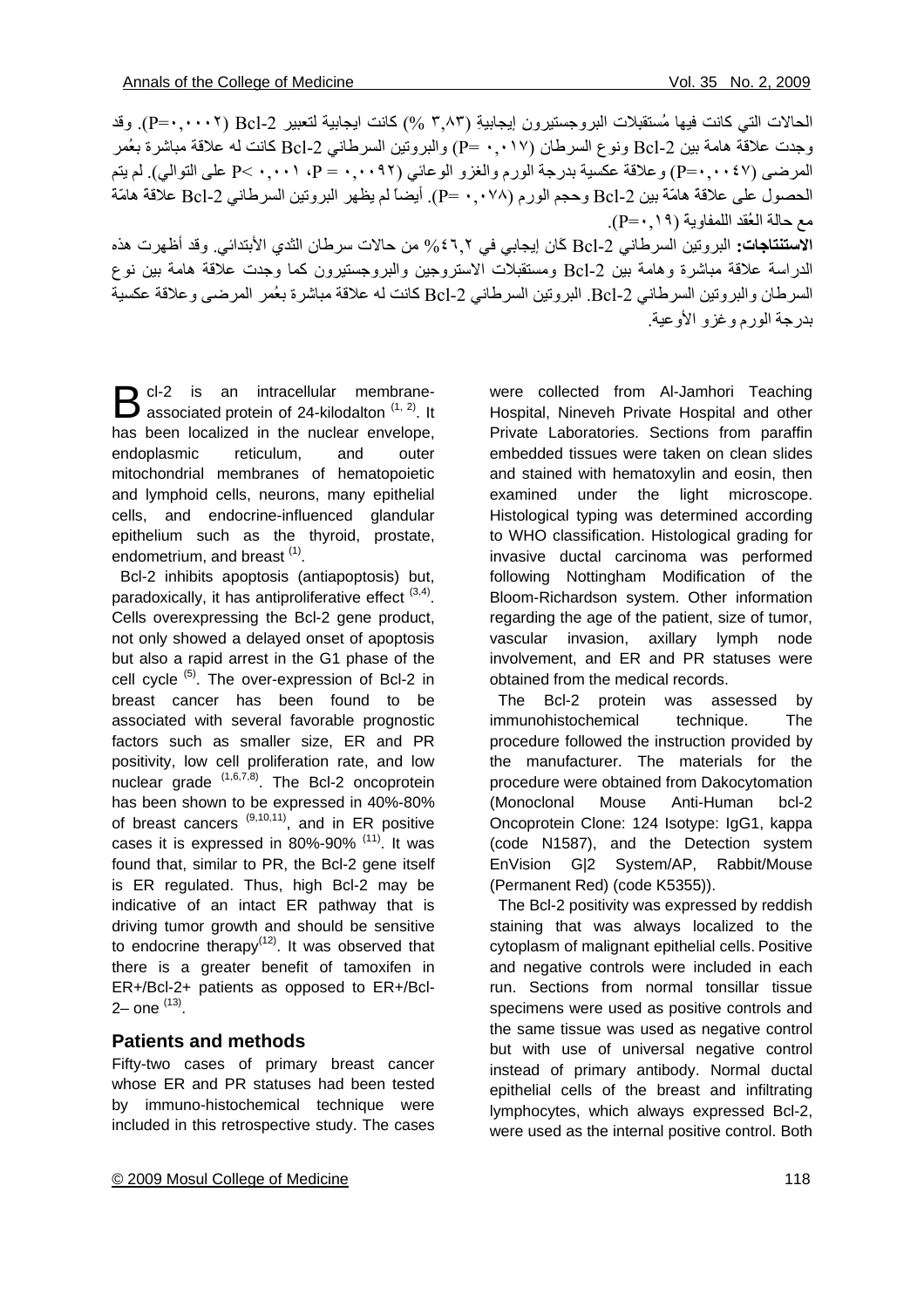the intensity of staining and the percentage of the stained cells were scored. Intensity score range from (0-3) depend on the comparison of the intensity of positive cells to the intensity of positive control, while the proportional score estimate the percentage of tumor cells and it range from (0-4), then multiply both the intensity score with the proportional score to get the total score.

| Intensity score | Intensity score |  |  |
|-----------------|-----------------|--|--|
| (IS)            | observation     |  |  |
| 0               | None            |  |  |
|                 | Weak            |  |  |
| 2               | Intermediate    |  |  |
| 3               | Strong          |  |  |

| Proportion<br>Score (PS) | Proportional score<br>observation |
|--------------------------|-----------------------------------|
| ი                        | 0%                                |
|                          | < 10%                             |
| 2                        | 10-50%                            |
| 3                        | 51-80%                            |
|                          | $> 80\%$                          |

Total score=  $PSxIS$  (range = 0-12), 0-4 ----- $\rightarrow$ Negative, 6-12-----› Positive.

**Statistical analysis:** Association between Bcl-2 expression and variable categories were assessed using Chi-square test or Fisher Freeman Halton test when indicated, and P value of <0.05 was regarded as statistically significant.

# **Results**

The various clinical and pathological parameters of the patients are shown in the following table.

|                           |              |                     | No.            | $\%$  |
|---------------------------|--------------|---------------------|----------------|-------|
| Age                       | $21 - 30$    |                     | 5              | 9.6%  |
|                           | $31 - 40$    |                     | 9              | 17.3% |
|                           | 41-50        |                     | 14             | 26.9% |
|                           | 51-60        |                     | 9              | 17.3% |
|                           | 61-70        |                     | 12             | 23.1% |
|                           | $\geq$ 71    |                     | 3              | 5.8%  |
| Size                      | $<$ 2cm (T1) |                     | 3              | 5.8%  |
|                           | 2-5 cm (T2)  |                     | 38             | 73%   |
|                           | >5 cm (T3)   |                     | 11             | 21.2% |
| <b>Types</b>              | <b>DCIS</b>  |                     | 1              | 1.9%  |
|                           | <b>ILC</b>   |                     | 4              | 7.7%  |
|                           | <b>IDC</b>   | <b>IDC</b><br>(NOS) | 43             | 82.7% |
|                           |              | Medullary           | $\overline{2}$ | 3.85% |
|                           |              | <b>Mucinous</b>     | $\overline{2}$ | 3.85% |
| Grading of<br>IDC         | T            |                     | 3              | 6.4%  |
|                           | Ш            |                     | 22             | 46.8% |
|                           | Ш            |                     | 22             | 46.8% |
| Lymph<br>node             |              | Positive            |                | 75%   |
| metastasis                | Negative     |                     | 13             | 25%   |
| Vascular<br>invasion      | Positive     |                     | 27             | 51.9% |
|                           | Negative     |                     | 25             | 48.1% |
| Estrogen<br>receptor      |              | Positive            |                | 53.8% |
|                           | Negative     |                     | 24             | 46.2% |
| Progestero<br>ne receptor |              | Positive            |                | 55.8% |
|                           | Negative     |                     | 23             | 44.2% |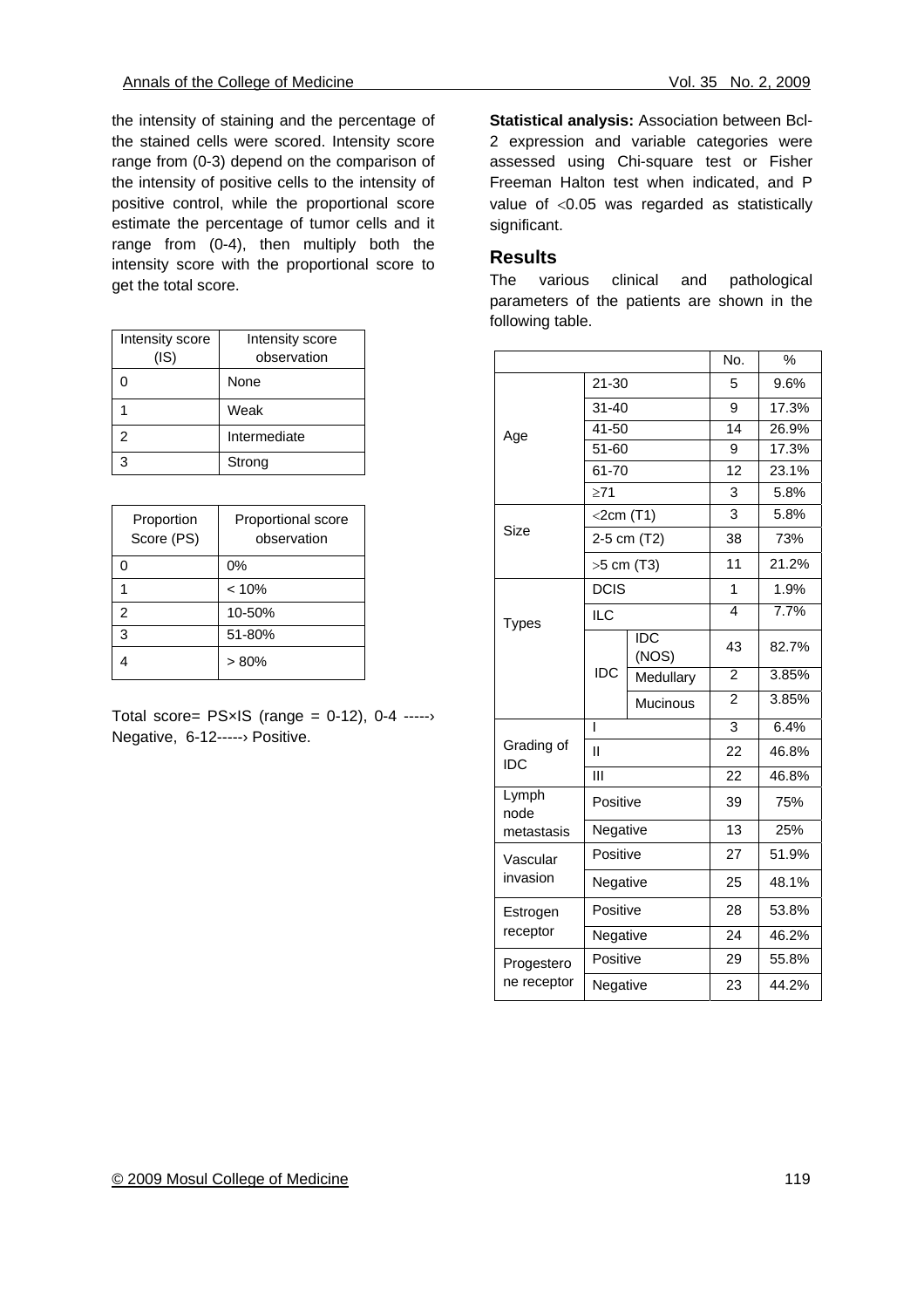Immunohistochemical demonstration of Bcl-2 was positive in 24 cases (46.2%). Positive expression of Bcl-2 was significantly associated with positive ER and PR. The majority of ER positive cases (87.5%) showed Bcl-2 positive (P<0.001) and also the majority of PR positive cases (83.3%) showed positive Bcl-2 (P=0.0002), figures (1 & 2). There was a significant direct correlation between the Bcl-2 and age (P=0.0047), with the largest percentage of Bcl-2 positivity seen in patients with the age group 41-50 years. No statistically significant relation was found between Bcl-2 and the tumor size (P=0.078), figure (3).

 Regarding the tumor types, a significant correlation was found (P=0.017). There were 2 cases of Mucinous carcinoma, both of them were positive for Bcl-2, half of the cases of both ILC and medullary carcinoma and 41.9% of IDC (NOS) were positive for Bcl-2. There was one case of DCIS, it was positive too, figure (4).

 An inverse significant relation was found between Bcl-2 and the grade of the tumor, the Bcl-2 positive cases decreased from 63.7% in grade II to 22.7% in grade III, while Bcl-2 negative cases increase with the increasing of the grade  $(P=0.0092)$ , figure  $(5)$ . The expression of Bcl-2 was inversely correlated with the vascular invasion, among the vascular invasion positive patients, 75% of them were Bcl-2 negative and among those with vascular invasion negative, 75% were Bcl-2 positive (P<0.001), figure (6). No significant correlation could be obtained between Bcl-2 and lymph node metastasis (P=0.19).



Figure (1): Bcl-2 and estrogen receptor.



Figure (2): Bcl-2 and progesterone receptor.



Figure (3): Bcl-2 and tumor size.



Figure (4): Bcl-2 and the tumor type.



Figure (5): Bcl-2 and the grade of tumor.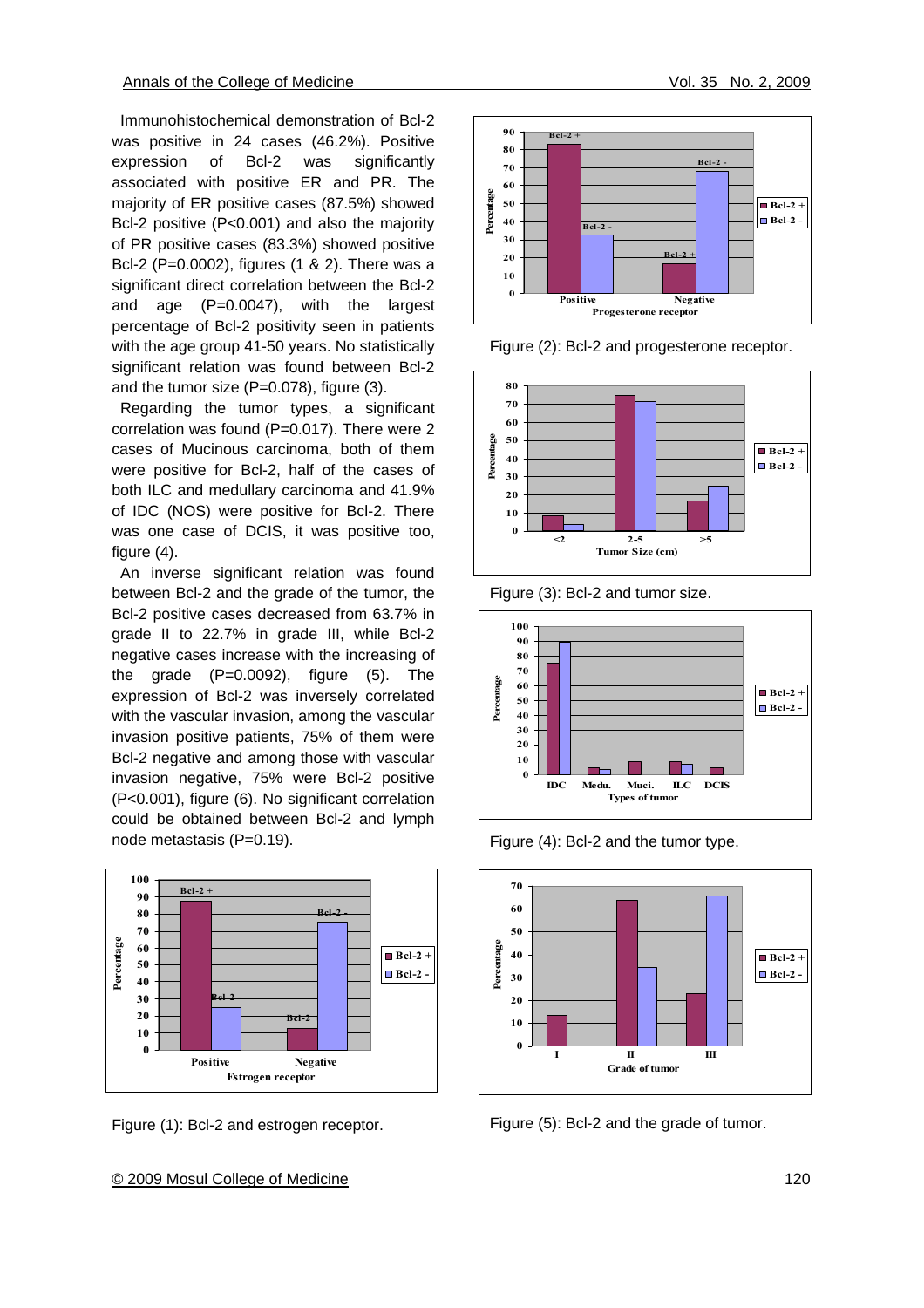



### **Discussion**

Bcl-2 expression in breast cancer is associated with favorable prognostic factors, and it predicts a good outcome in early breast cancer and even in metastatic disease  $(14)$ . Therefore evaluation of Bcl-2 expression in breast cancer may identify a subset of patients with favorable prognosis, who may not benefit from chemotherapy but may benefit from Bcl-2 targeting agents in addition to antihormonal therapy (15).

 A strong positive relation between Bcl-2 immunoreactivity and ER and PR statuses was found in this study. This is in agreement with other studies (16-22). This observation confirms the hypothesis that this protein, like PR, is under oestrogen regulation via ER  $(1,23)$ . Binding of estrogen to ER causes its phosphorylation and dimerization followed by transcription of a variety of genes, including secreted growth and angiogenic factors, as well as PR and Bcl-2<sup> $(12)$ </sup>. Linke et al in a study of 324 cases of breast cancer found that the disease-specific survival and overall survival of ER-positive patients who were PR negative and who had low Bcl-2 scores were not statistically different from ER-negative patients (12). However, if either PR was present or the Bcl-2 score was high, the ER-positive patients had significantly better outcome <sup>(12)</sup>. ERpositive patients who were both PR positive and Bcl-2 high experienced even better outcome <sup>(12)</sup>. The strong association between Bcl-2, ER, and PR may suggest that cotargeting these molecules in hormone receptor-positive breast cancer might provide greater benefit than chemotherapy, or might play a role as beneficial strategy for sensitizing these tumors to chemotherapy  $(15)$ .

 There is a slight increase of Bcl-2 expression with the increase of the age of the patients, a significant direct correlation was found (p=0.0047). This result is in agreement to that found by Andalib et al  $(17)$  and Daidone et al  $(21)$ . This may be due to the fact that tumors of elderly patients have a more favorable pathobiological phenotype as to be of well differentiated, low proliferative rate and higher ER content, compared to those of younger age group  $(21)$ . This observation is helpful in choosing the method of therapy.

 High Bcl-2 expression is associated with small size tumor  $(6,13)$ . This can be explained by the inhibitory effect of Bcl-2 on cell proliferation. The acquisition of Bcl-2 expression creates a restrictive environment for the expansion of genetically unstable and potentially malignant cells, causing a delay in tumor progression  $^{(6,24)}$ . Although the Bcl-2 positivity in the present study is high in the small tumor size and decreases with the increasing size of tumors, the relation between Bcl-2 and the size failed to reach the significant level (p=0.078). This may be due to the small size of the sample which contains few small size tumor; in fact the percentage of small size tumor in this study was 5.8% <2cm. This is in agreement with Tustusi et al  $(5)$ , Li Zhang et al  $^{(16)}$  and Kumravel et al  $^{(25)}$ .

 In the present study, a significant relationship between Bcl-2 and breast cancer types (p=0.0171) was found. This is comparable to those found by Joensuu et al  $(26)$ . On the other hand Coppola et al  $^{(27)}$  in their study found no significant relation between Bcl-2 and histological types of breast cancer. This difference may be again due to the small number of cases included in their study (26 cases).

 A significant inverse relationship between expression of Bcl-2 protein and grading of tumor was reported. Similar association was noticed by Tsutsui et al  $^{(5)}$ , Callagy et al  $^{(7)}$ , and others  $(6, 13, 20, 28)$ ; this may be due to role of Bcl-2 during the early stage of the tumor as it rescues cells with otherwise lethal mutations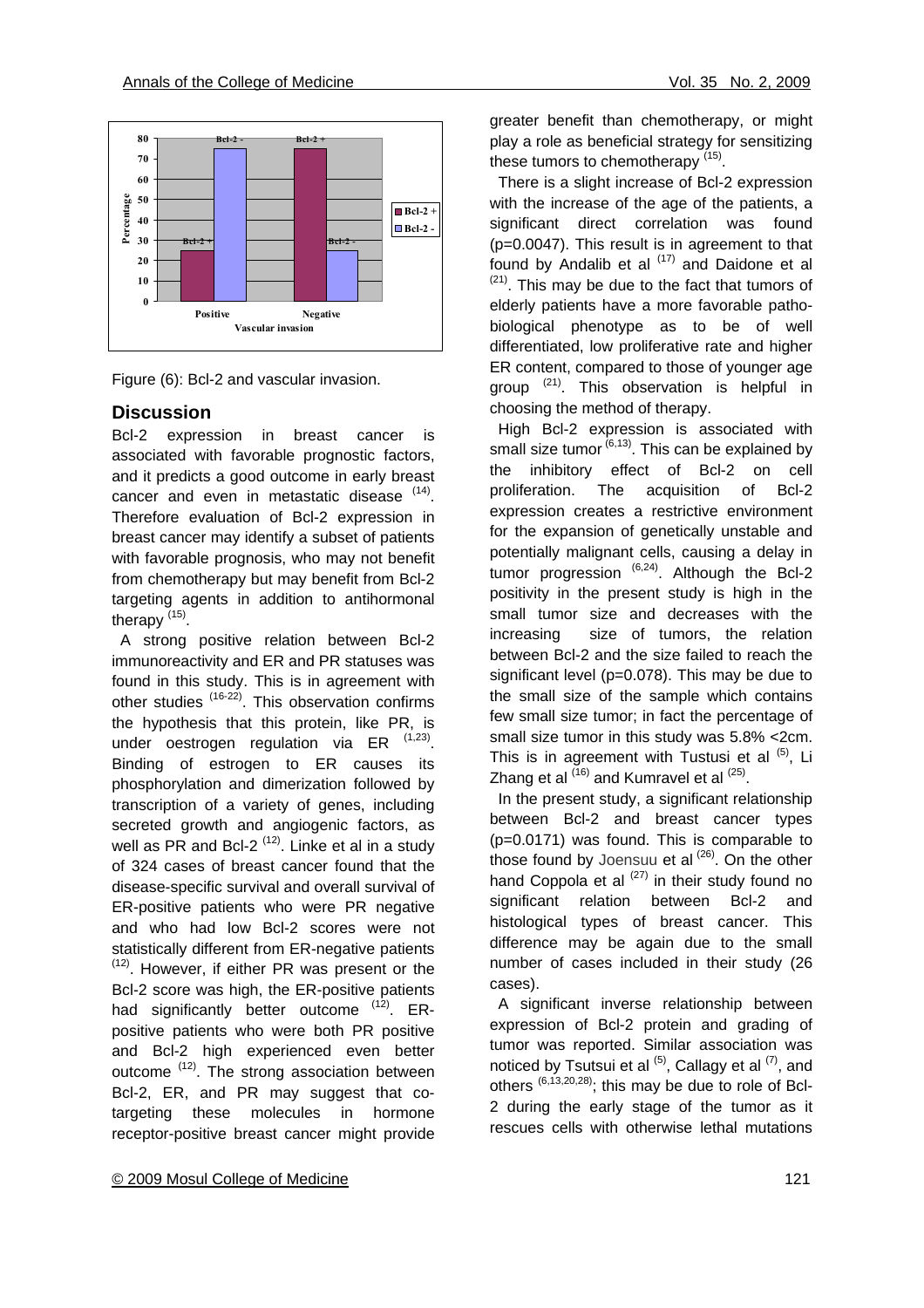$(29)$ . But after additional oncogene activation, some cells would acquire additional ways to protect themselves against apoptosis <sup>(29)</sup>. At this point, loss of Bcl-2 might confer a growth advantage. In fact, Bcl-2 is known to restrain cell proliferation. Thus, expression of Bcl-2 would change from high levels in early or lowgrade tumors, characterized by low apoptotic indices, to low levels in advanced or highgrade tumors, characterized by high apoptotic indices (29).

 A significant inverse relation was obtained between Bcl-2 and LVI. A high Bcl-2 positivity was observed in the tumors without LVI compared to those with LVI. This finding is similar to that of Neri et al <sup>(22)</sup>.

 No significant relation could be obtained between Bcl-2 and axillary lymph node status in this study, this result is similar to what had been found by Tsutsui et al  $(5)$ , Callagy et al  $(7)$ , Kumravel et al <sup>(25)</sup>, Joensuu et al <sup>(26)</sup> and Zhang et al  $(28)$ . However, Chen et al  $(20)$  in a study done on 74 cases of breast cancer found, Bcl-2 immunoactivity to be significantly correlated with negative axillary lymph node and in cases with less nodal involvement.

 A number of studies found that the Bcl-2 is an independent prognostic factor in breast cancer  $(7,14,30)$ . Morever other studies found that an independent favorable prognostic impact of Bcl-2 is particularly significant among LN+ patients, and the prognostic value of Bcl-2 staining among all patients is solely based on prognostic applicability among LN+ patients because the association among LN- patients is clearly not significant  $(31)$ . Accordingly further studies may be needed on larger sample of cases.

# **Conclusions**

Bcl-2 is frequently expressed in breast cancer. A significant direct association has been observed between Bcl-2 oncoprotein and hormonal receptors (ER & PR).

 The expression of Bcl-2 is directly correlated with the age of patients, inversely correlated with the grade of tumor and vascular invasion.

 A significant association was found between Bcl-2 and tumor type. The Bcl-2 has no relation with the tumor size and axillary lymph node metastasis.

# **References**

- 1. Bozzetti C., Nizzoli R., Naldi N., et al. Bcl-2 expression on fine-needle aspirates from primary breast carcinoma Correlation with other biologic factors. Ca. Cytopathol*.* 1999; 87(4): 224-230.
- 2. Malamou-Mitsi V., Gogas H., Dafni U., et al. Evaluation of the prognostic and predictive value of p53 and Bcl-2 in breast cancer patients participating in a randomized study with dose-dense sequential adjuvant chemotherapy. Annals of Oncol. 2006; 17(10): 1504-1511.
- 3. Zinkel S., Gross A. and Yang E. Bcl-2 family in DNA damage and cell cycle. *C.*  Death Diff*.* 2006; 13: 1351-1359.
- 4. Krajewski S., Krajewska M., Turner B.C., et al. Prognostic significance of apoptosis regulators in breast cancer. Endo. Related Ca. 1999; 6: 29-40.
- 5. Tsutsui S., Yasuda K., Suzuki K., et al. Bcl-2 protein expression is associated with p27 and p53 protein expressions and MIB-1 counts in breast cancer. BMC Cancer 2006; 6: 187.
- 6. Hun Lee K., Ah Im S., Youn Oh D. et al. Prognostic significance of Bcl-2 expression in stage III breast cancer patients who had received doxorubicin and cyclophophamide followed by paclitaxel as adjuvant chemotherapy. BMC Cancer 2007; 7: 63-70.
- 7. Callagy G.M., Pharoah P.D., Pinder S.E., et al. Bcl-2 is a Prognostic Marker in Breast Cancer Independently of the Nottingham Prognostic Index. Ca. Res*.*2006; (12): 2468-2475.
- 8. Milano A., Lago L.D., Sotiriou C., et al. What clinicians need to know about antioestrogen resistance in breast cancer therapy? Europ. J. of Ca*.* 2006; 42: 2692- 2705.
- 9. Niedzielska L., Sypniewski D. and Niedzielski Z. Expression of Bcl-2 on oral cavity pathologies. Med Sci Monit 2007; 13(3): 84-88.
- 10. Nahta R., Yuan L.X.H., Fiterman D.J. et al. B cell translocation gene 1 contributes to antisense Bcl-2-mediated apoptosis in